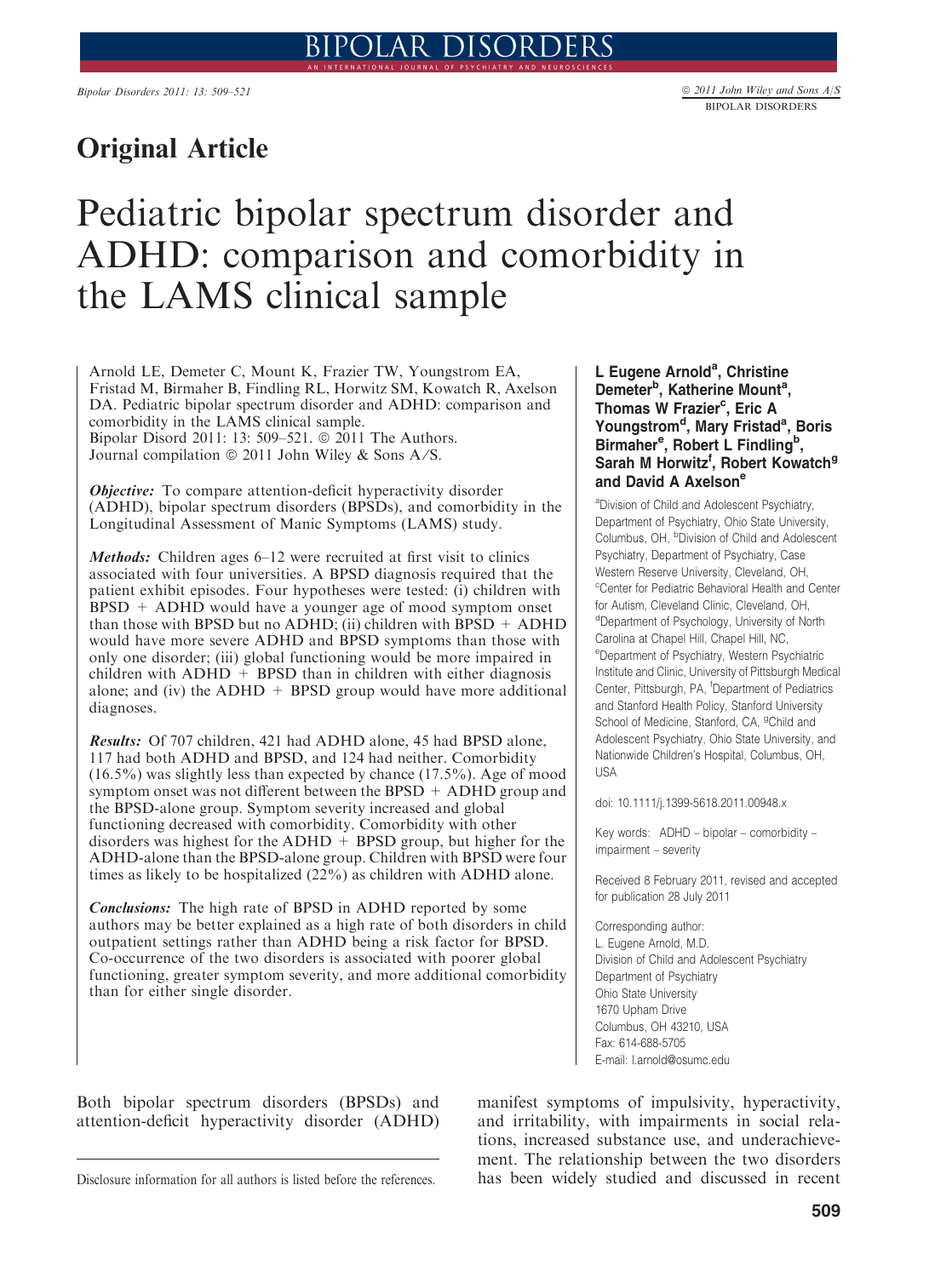years, with some disagreements. Several (1, 2) but not all (3) research groups report that having an ADHD diagnosis is associated with earlier onset of BPSD. Similarly, some report chronic (2), while others report an episodic course (4) in children and adolescents with comorbid BPSD and ADHD. Various clinical studies have reported a range from 11% to 98% of ADHD in children and adolescents with BPSD (5–9). These discrepant findings likely result from differing definitions of BPSD and the methods used to assess study participants, with varying strategies used to 'count' overlapping symptoms, as well as actual differences between samples. Although recommendations have been made that ADHD diagnoses not be made when symptoms occur exclusively in mood episodes (10, 11), not all studies follow this guideline.

Because ADHD is more common than BPSD, a lower percentage of children and adolescents with ADHD also have or develop BPSD than the converse. Biederman et al. (5), allowing overlap among symptoms and not requiring episodicity, reported that 11% of children with ADHD also satisfied criteria for BPSD diagnosis, and at a fouryear follow-up, 21% had a lifetime history of BPSD. However, the Multimodal Treatment Study of children with ADHD (MTA) in its eight-year follow-up reported that mania rates were low and had not changed significantly over time. At baseline (ages 7–9), 14 participants (2.4%) had mania or hypomania as for determined by the Diagnostic Interview Schedule for Children (DISC) and licensed-clinician interview, and 25 (4.3%) had depression (personal communication, C. Galanter, Columbia University). At eight-year follow-up, eight (1.8%) met criteria for mania, hypomania, or psychosis (12) and 5.8% met criteria for depression (personal communication, B.S.G. Molina, University of Pittsburgh). Two other studies also reported minimal overlap of mania with ADHD. Hazell and colleagues (13) reported that in a cohort of 9–12-year-olds followed to age 15–21, only one participant with  $ADHD + \text{mania at baseline still}$ met criteria for mania at follow-up. Bagwell et al. (14) found no difference in rates of anxiety and mood disorders between adolescents with a history of ADHD and those without.

Greater functional impairment and younger age of onset appear related to comorbid ADHD  $+$ mania. Two studies have reported lower global assessment scores: one in a group of youth with  $ADHD + \text{mania compared to those with } ADHD$ alone or a control comparison group (13), and one in youth with ADHD who went on to develop bipolar I disorder (BD-I) compared to youth with ADHD who did not develop BD-I (15).

Two studies reported younger age of onset with comorbidity: one in children with BPSD with comorbid ADHD compared to children with BPSD but no ADHD (2, 16), and one in children with baseline  $BD-I + ADHD$  compared to children with BD-I without ADHD (15). It has even been suggested that age of onset may identify a subtype of BPSD highly comorbid with ADHD (5), with poorer treatment response. In a further examination of the Geller sample, Tillman et al. (17) found that ADHD often preceded mania onset in youth with prepubertal and early adolescent BD-I.

Although many researchers assume that ADHD and BPSD are separate disorders even when comorbid, others argue that behavior disorders such as ADHD and oppositional defiant disorder (ODD) may actually represent early manifestations of BPSD rather than independent disorders (18). In a meta-analysis, Kowatch et al. (9) reported that ADHD is the most common comorbidity with BPSD  $(62\%)$ , but ODD is a close second  $(53\%)$ . However, many children with disruptive disorders do not go on to develop BPSD (5), which suggests that children with ADHD or ODD who later develop BPSD may have either unique forms of ADHD or ODD or other characteristics that lead them to later develop BPSD.

Some of the association between ADHD and BPSD reported above may be artifacts of differing BPSD definitions. For example, Geller's group (19) and Biederman's group (5) allowed overlap in symptoms, counting symptoms such as hyperactivity for both disorders. Biederman's group (5) does not require episodes for BPSD diagnosis, thus allowing a youngster with severe tantrums, ADHD, and some mood symptoms to be diagnosed as BPSD.

In sum, these conflicting reports suggested that the following hypotheses needed to be tested in a new sample, the 707 children in the Longitudinal Assessment of Manic Symptoms (LAMS) study.

- 1. Children with comorbid BPSD + ADHD will have younger age of onset of mood symptoms than children with BPSD but no ADHD.
- 2. Children with comorbid  $BPSD + ADHD$  will have more severe ADHD symptoms than those with only ADHD and more severe BPSD symptoms than those with only BPSD.
- 3. Global functioning will be more impaired in children with comorbid  $ADHD + BPSD$  than in those with either diagnosis alone.
- 4. Children with comorbid ADHD + BPSD will have greater rates of other comorbidities than children with ADHD alone or BPSD alone.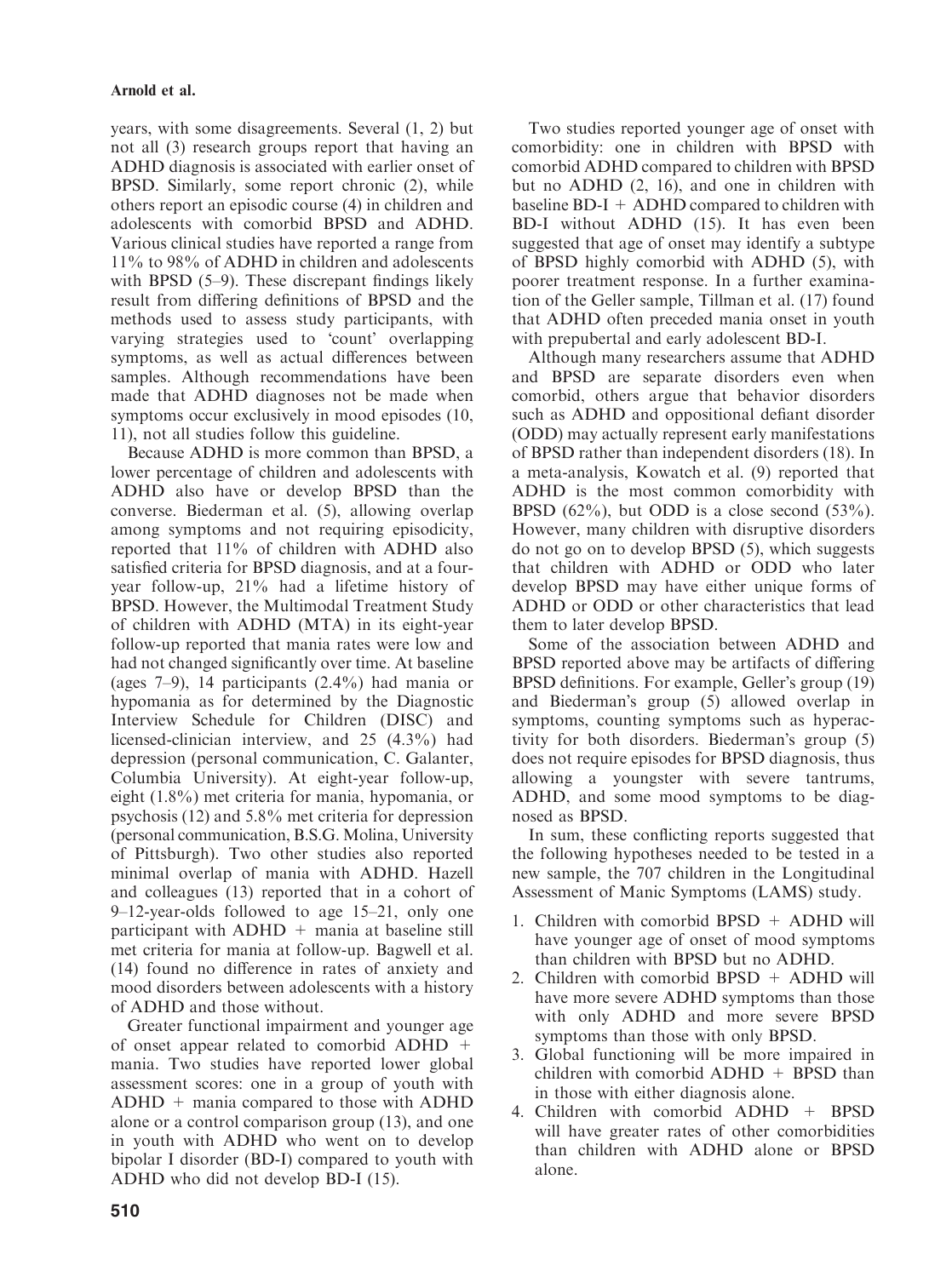# Materials and methods

# Study sites and participants

The data analyzed here are from the initial assessments of the National Institute of Mental Health (NIMH)-supported LAMS study. All procedures were approved by the local university Institutional Review Boards. Written informed consent from the parents/guardians and assent from the children were obtained.

Participants were recruited from 9 child outpatient mental health clinics (2 in Cleveland, 1 in Pittsburgh, 5 in Columbus, and 1 in Cincinnati) associated with Case Western Reserve University, University of Pittsburgh, Ohio State University, and University of Cincinnati. Eligible children were new evaluations aged 6–12 at the respective clinics. Parents ⁄ guardians accompanying eligible children were asked to complete the Parent General Behavior Inventory–10 Item Mania Scale (PGBI-10M) (20, 21) to screen for elevated symptoms of mania (ESM). The PGBI-10M items, scored 0–3, describe hypomanic, manic, and biphasic symptoms and best discriminate bipolar disorder from other diagnoses (20). Total scores range from 0 to 30. All patients whose parent/guardian rated them at or above 12  $(ESM+)$  were invited to participate. In addition, some patients with scores  $11$  or lower (ESM-) were selected by a matching procedure. Details of subject ascertainment and the rationale for the cut score of 12 on the PGBI-10M are described separately (22).

# Baseline assessment

Diagnostic procedures. Patients selected as above were administered the Schedule for Affective Disorders and Schizophrenia for School-Age Children–Present and Lifetime version (23) with additional mood onset and offset items derived from the Washington University St. Louis Kiddie Schedule for Affective Disorders (K-SADS-PL-W) (24, 25). For a diagnosis of BPSD, we required episodes and did not count symptoms for ADHD that occurred only during episodes nor did we count symptoms for BPSD that were chronic ADHD symptoms; we attempted differential diagnoses.

The LAMS study used the following criteria for BPSD not otherwise specified [which were the same as used in the Course and Outcome of Bipolar Youth study (COBY) (10, 26)]: (i) elated mood plus at least two associated symptoms of mania (e.g., grandiosity, decreased need for sleep, pressured speech, racing thoughts, and increased goal-directed activity), or irritable mood plus at least three associated symptoms of mania; (ii) change in the participant's level of functioning (increase or decrease); and (iii) symptoms present for a total of at least four hours within a 24-hour period on at least four days in his ⁄her lifetime. A licensed child psychiatrist or psychologist reviewed and confirmed all diagnoses. Inter-rater reliability was assured by the interviewers rating taped administrations of the K-SADS-PL-W, Children's Depression Rating Scale-Revised (CDRS-R) (27, 28), and the Young Mania Rating Scale (YMRS) (29). The kappa for K-SADS-PL-W psychiatric diagnoses was 0.82 and more specifically, the kappa for bipolar diagnoses was 0.93. For age of onset of BPSD symptoms, the earliest of the following was used: BPSD diagnosis, any manic symptoms, or any depressive symptoms.

We followed DSM-IV criteria for which symptoms counted towards diagnoses of ADHD, mania, depression, and other diagnoses. When the same symptom could be potentially counted towards multiple disorders, raters found the best match based on clinical context, using the presence or absence of episode and ⁄or the associated symptoms to decide between mood and other candidate diagnoses. For example, difficulty concentrating could be a symptom of ADHD, or of a depressed or manic episode. It also is a diagnostic feature of post traumatic stress disorder and generalized anxiety disorder. At the outset of the K-SADS interview, raters gathered a developmental history and began to establish whether there was a history of mood episodes versus a more chronic history of problems (or both superimposed). When faced with a report of difficulty concentrating, interviewers asked whether this was a chronic issue, or something that was present only sometimes (a more episodic presentation). If mood episodes emerged during the developmental history or via the probing around the symptoms in the mood modules (which come first in the K-SADS), then the interviewer would specifically ask if the poor concentration occurred only in the mood episode, or if it intensified during the mood episode. Symptoms occurring only episodically, in the company of other mood symptoms, were scored in the mood module (mania or depression). Symptoms with a more chronic presentation that clearly extended beyond the limits of a mood episode were coded towards other disorders. If the symptoms predated a mood episode but clearly worsened during the mood episode, then they could be counted towards both diagnoses, a comorbid presentation. The interpretive guides of episodicity and associated features made it possible to assign symptoms, including irritability, that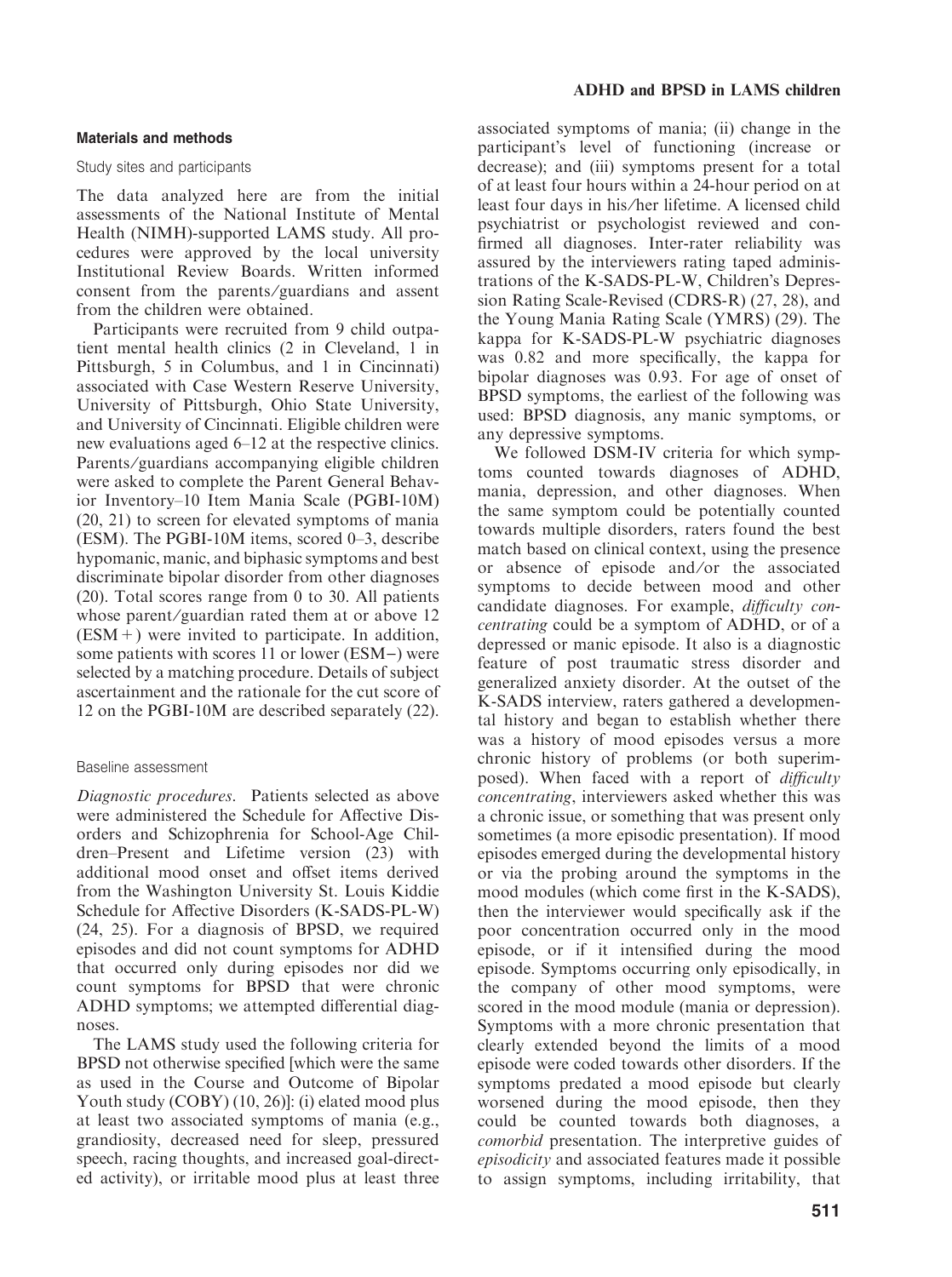might otherwise be ambiguous to either mood or non-mood diagnoses or to both. A detailed description is provided in Findling et al. (30).

Additional measures. Global functioning was measured by the Children's Global Assessment Scale (CGAS) (31). Unfiltered manic symptoms (i.e., directly from informant with no attempt to classify symptoms into particular categories, in contrast to the clinician-filtered ratings used on the K-SADS described above) were assessed by parent report on the PGBI-10M and by interview of child and parent with the YMRS. Similarly, unfiltered depressive symptoms were assessed using the CDRS-R. Parent-reported symptoms of ADHD, ODD, and conduct disorder (CD) subscales were examined by the Child and Adolescent Symptom Inventory-4-Parent Version (CASI-4R), on which items are rated on a 0–3 scale (32). The Services Assessment of Children and Adolescents (SACA), parent report version, was used to gather information about hospitalization and other treatments (33).

Current and past global social adjustment and overall interpersonal function were assessed by Adolescent Longitudinal Interval Follow-up Evaluation (A-LIFE) interview (34). Lower scores on these domains are indicative of higher functioning, with a score of 'l' being very good and a score of '5' being very poor. The Clinical Global Impressions Scale-Severity (CGI-S) (35) assessed general psychiatric symptom severity with ratings ranging from 1 (normal, not ill) to 7 (very severely ill).

# Statistical analysis

Descriptive statistics, including means and percentages, were computed for the demographic, functional, and diagnostic variables. Participants were divided into four diagnostic groups to be compared: ADHD without BPSD (ADHD alone), BPSD without ADHD (BPSD alone), comorbid ADHD + BPSD, and other or no diagnosis. Note that the word alone after ADHD or BPSD merely means without the other diagnosis, not necessarily without all comorbidity (e.g., there could be comorbid anxiety or conduct disorder). Fisher's exact test evaluated associations among categorical variables and diagnostic groups. Independent t-tests examined differences between diagnostic groups on continuous variables.

To evaluate Hypothesis 1, a Cox regression analysis was computed with age of onset of BPSD symptoms as the endpoint and presence of comorbid ADHD as the covariate. A second Cox regression analysis was computed in which age at first visit was the endpoint; this was done to

determine whether the time of presentation to a mental health provider differed between groups.

Hypotheses 2–4 were evaluated using separate analyses of variance (ANOVAs) with the four diagnostic groups as the independent variable and the outcome of interest as the dependent variable (Hypothesis 2: parent and teacher CASI-R ADHD and mania symptom scales, PGBI, and YMRS; Hypothesis 3: CGAS ratings; Hypothesis 4: number of comorbid diagnoses). Secondary outcome measures were examined in a similar fashion and results are presented in the text and tables. Subsequently, sex, insurance status (Medicaid versus not Medicaid) and age at baseline assessment, which differed significantly among the diagnostic groupings, were added as covariates to each ANOVA to adjust for possible confounding variables. The presence ⁄ absence of comorbid disruptive behavior disorders [ODD, CD, or disruptive behavior disorder (DBD) not otherwise specified], reported by some authors to have predictive value, also served as covariates.

For the specific hypotheses we used an alpha of 0.05, but to protect against type I error from multiple tests, we corrected the exploratory comparisons by Holm's stepdown Bonferroni correction (36, 37), which provides a good balance between the risk of false negatives and the risk of false positives. This procedure tests the most significant result by full Bonferroni, and if it passes, then only the remaining results are considered for correction of the next most significant, and the process is repeated sequentially until a p-value that is not significant after correction is encountered; all p-values below that are considered as nonsignificant. This process is first applied to the omnibus tests within each table, then to each column of paired comparisons following the significant omnibus tests. (Paired comparisons for nonsignificant omnibus tests are automatically nonsignificant.) Those not significant after correction are indicated by pound signs in the tables.

# Results

Of the 2,622 consecutive first clinic visits available, 707 children met criteria and consented for baseline evaluation (CONSORT chart; Fig. 1). Of the 707 children at initial evaluation, 421 had ADHD without BPSD (ADHD alone), 45 had BPSD without ADHD (BPSD alone), 117 had comorbid ADHD and BPSD, and 124 had neither ADHD nor BPSD. Of the 162 with BPSD, 71 had BD-I (22 in BPSD alone), 3 had bipolar II disorder (all in BPSD alone), 11 had cyclothymic disorder (2 in BPSD alone), and 77 had bipolar disorder not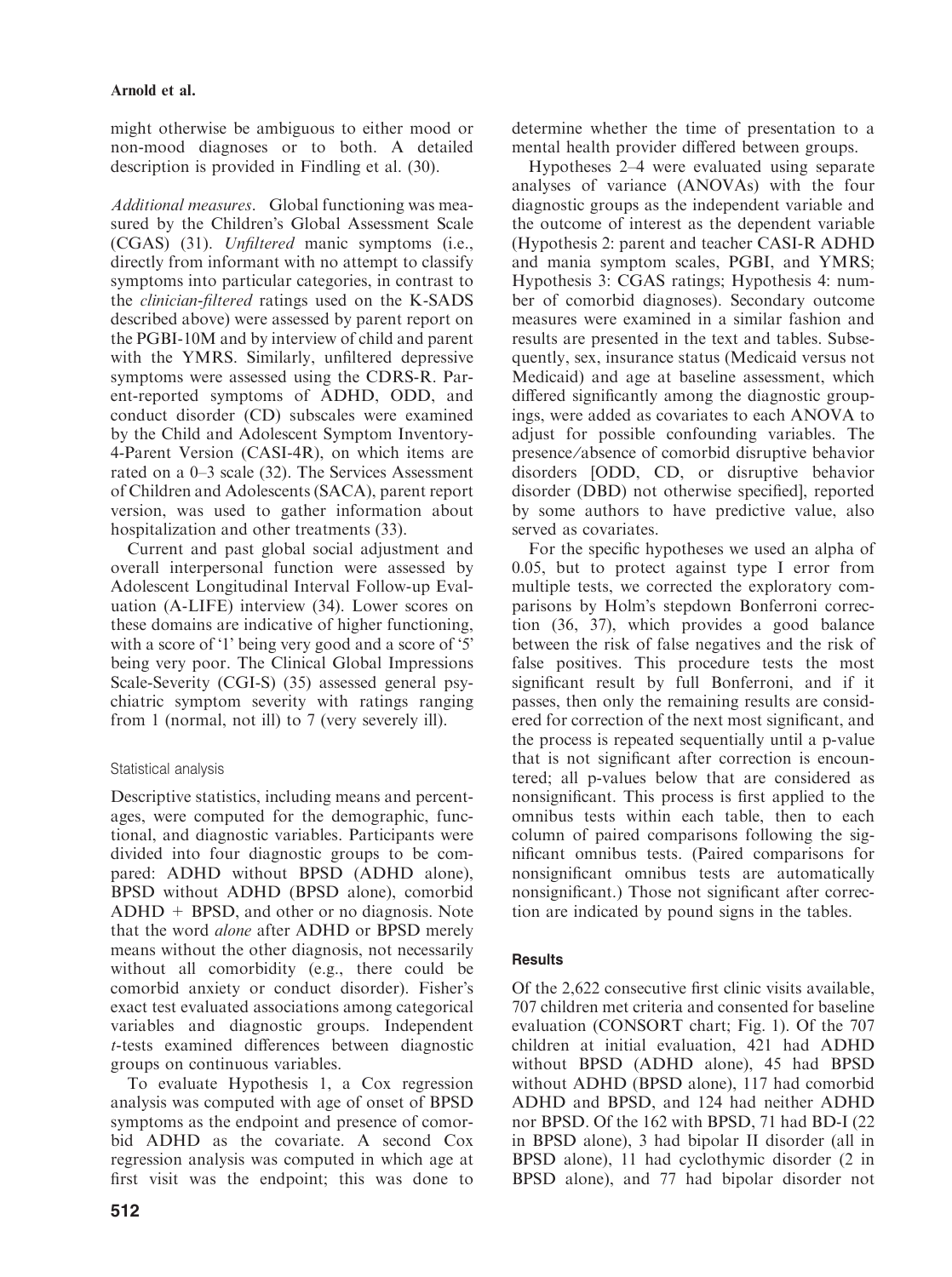

Fig. 1. Breakdown of patients eligible for screening and the resulting patients who participated in the Longitudinal Assessment of Manic Symptoms (LAMS) study. PGBI-10M = Parent General Behavior Inventory–10 Item Mania Scale; ESM = elevated symptoms of mania.

otherwise specified (18 in BPSD alone). With 76.2% of the sample having ADHD and 22.9% having BPSD, the expected comorbidity by chance would be 17.5%; actual comorbidity was 16.5%. Table 1 shows the descriptive comparisons of those diagnostic groupings, with statistical tests of the differences.

Hypothesis 1: Children with BPSD + ADHD show younger age of onset of BPSD symptoms than those with BPSD alone

The tendency in the predicted direction did not reach significance, either clinically or statistically (Table 1). Children with  $BPSD + ADHD$  had onset of mood symptoms at 6.7 years and those with BPSD alone had onset at 6.9 years ( $p = 0.8$ ). However, the age of first visit to the LAMS-site clinic was almost one year younger for the comorbid group than for the group with BPSD alone [9.6 versus 10.5 years ( $p \le 0.01$ ). Similar, but not statistically significant, results were noted for the age of first coming to clinical evaluation anywhere: 5.5 years versus 6.8 years ( $p = 0.10$ ).

Hypothesis 2: Children with BPSD + ADHD have more severe ADHD symptoms than those with ADHD alone and more severe bipolar symptoms than those with BPSD alone

As shown in Table 1, parent CASI ratings of inattentive and hyperactive-impulsive symptoms were higher for comorbid  $ADHD + BPSD$  than for ADHD alone  $(2.39 \text{ versus } 2.08, \text{ p} = 0.001;$ 2.17 versus 1.92,  $p = 0.001$ , respectively) or BPSD alone. The same does not hold true for bipolar symptoms, however. On both the YMRS and PGBI-10M, parents of children with BPSD +

ADHD reported greater severity of manic symptoms than parents of children with ADHD alone but not parents of children with BPSD alone. Thus, parent ratings showed the expected greater severity of ADHD symptoms in the comorbid group but greater severity of mood symptoms only over ADHD alone, not over BPSD alone.

Teachers provided a different perspective. For both ADHD and BPSD symptoms, they rated children with  $BPSD + ADHD$  as more severe than children with BPSD alone, but not more severe than children with ADHD alone. On the CASI-R mania subscale teachers scored comorbid children higher than those with BPSD alone but not significantly different from those with ADHD alone, whereas parents scored comorbid children higher than those with ADHD alone but not significantly different from those with BPSD alone. Thus this hypothesis was partially upheld: by parent ratings for ADHD symptoms, and by teacher ratings for BPSD symptoms. It should be noted that children with complete teacher data  $(n = 466)$  did not differ significantly from children without teacher CASIs  $(n = 241)$  in sex distribution ( $p = 0.55$ ), medical coverage by Medicaid  $(p = 0.47)$ , the presence of a comorbid diagnosis  $(p = 0.30)$ , the number of diagnoses  $(t = 1.31, df)$  $= 705$ ,  $p = 0.19$ ), age of onset of manic or depressive symptoms  $(t = 0.22, df = 157,$  $p = 0.83$ , age of onset of ADHD symptoms  $(t = 1.20, df = 460, p = 0.23)$ , or YMRS scores  $(t = 0.82, df = 705, p = 0.41).$ 

### Individual symptom comparison

Table 2 illustrates differential rates of individual ADHD and manic symptom endorsement on the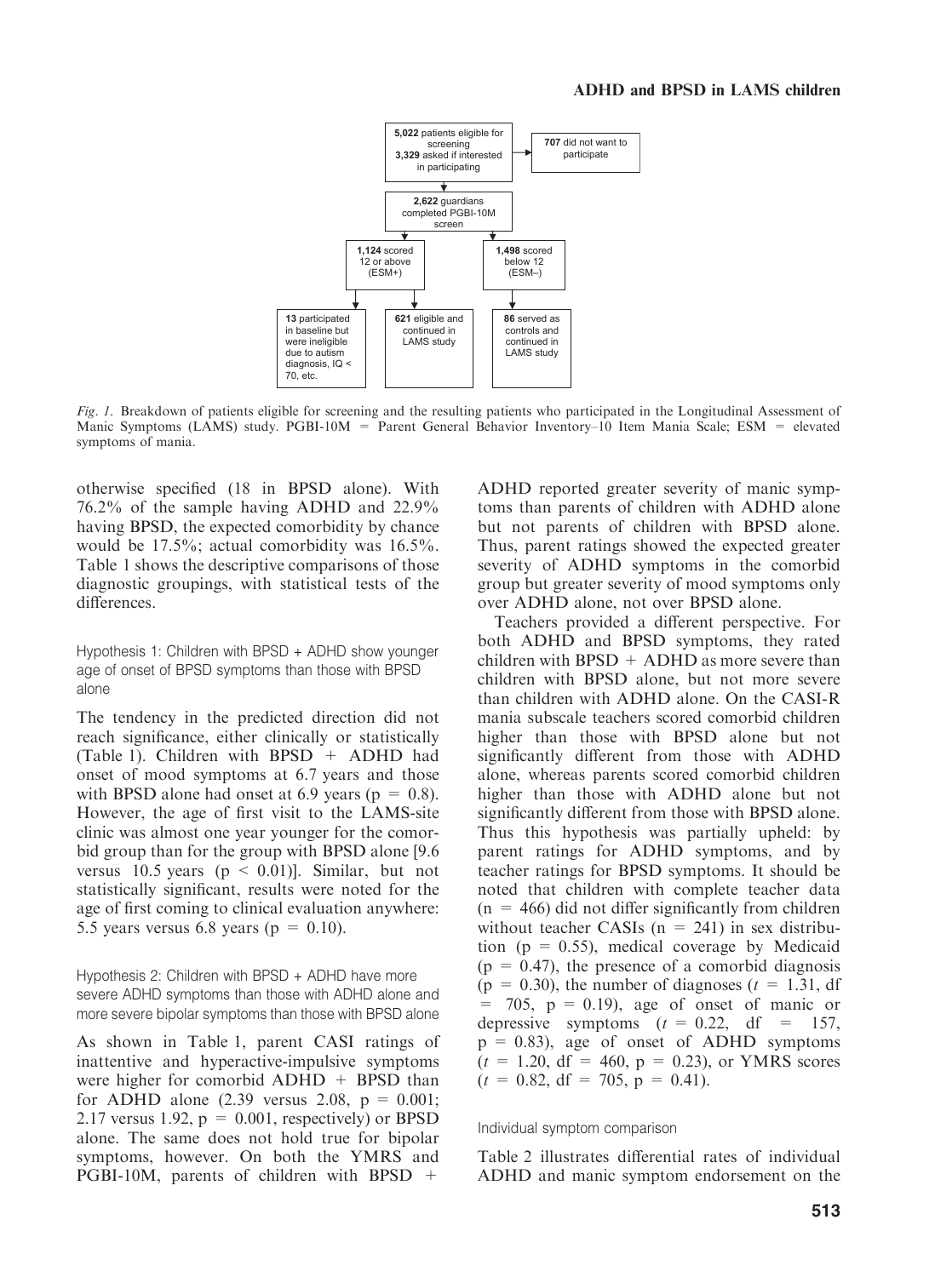| Table 1. Characterization of children with attention-deficit hyperactivity |                           |                                          |                                                          |                           | disorder (ADHD) alone, bipolar spectrum disorder (BPSD) alone, the combination of both disorders, and neither                                                                                    |                                                                       |                                                                       |
|----------------------------------------------------------------------------|---------------------------|------------------------------------------|----------------------------------------------------------|---------------------------|--------------------------------------------------------------------------------------------------------------------------------------------------------------------------------------------------|-----------------------------------------------------------------------|-----------------------------------------------------------------------|
| Demographic and clinical<br>characteristics                                | ADHD alone <sup>a</sup>   | PSD alone <sup>a</sup><br>∞              | BPSD + ADHD                                              | Other diagnoses or        | Statistic, p-value                                                                                                                                                                               | <b>ADHD</b><br>ADHD alone <sup>a</sup><br>BPSD +<br>p-value<br>versus | <b>ADHD</b><br>BPSD alone <sup>a</sup><br>BPSD +<br>p-value<br>versus |
|                                                                            |                           |                                          |                                                          | no current diagnosis      |                                                                                                                                                                                                  |                                                                       |                                                                       |
| Age at study entry, years, mean (SD)                                       | 9.21(1.89)<br>$(n = 421)$ | $10.48(2.12)$ $6.80(3.28)$<br>$(n = 45)$ | $= 117$<br>9.56(2.00)<br>$\tilde{\boldsymbol{\epsilon}}$ | 9.51(1.80)<br>$(n = 124)$ | 0.001<br>$\vee$<br>$\Omega$<br>$\hat{\infty}$<br>$\sf II$<br>$\overline{\sigma}$<br>6.53,<br>$\ensuremath{\mathsf{II}}$<br>4                                                                     | 0.08                                                                  | 0.01                                                                  |
| Age of first clinical treatment, years,<br>mean (SD)                       | 6.26(2.49)                |                                          | 5.54 (2.37)                                              | 6.81 (2.64)               | < 0.001<br>$\frac{a}{3}$<br>$\sf II$<br>5.57, df<br>$\mathop{\rm II}\nolimits$<br>Щ                                                                                                              | 0.03 <sup>b</sup>                                                     | 0.10                                                                  |
| Age of onset of ADHD, years,                                               | 4.77 (1.73)               |                                          | 4.22(1.61)                                               |                           | $= 460, p = 0.004b$<br>ð<br>2.92,<br>$\ensuremath{\mathsf{II}}$<br>t                                                                                                                             | $0.004^{b}$                                                           | $\overline{1}$                                                        |
| mean (SD)                                                                  |                           |                                          |                                                          |                           |                                                                                                                                                                                                  |                                                                       |                                                                       |
| Age of onset of manic or depressive                                        |                           | 88 (2.67)<br>$\dot{\circ}$               | 6.68(2.57)                                               |                           | 0.25, df = 44, $p = 0.806$<br>$\mathbf{r}$                                                                                                                                                       | $\overline{1}$                                                        | 0.81                                                                  |
| symptoms, years, mean (SD)                                                 |                           |                                          |                                                          | 68 (54.8)                 | $30.31$ , df = 3, p < 0.001                                                                                                                                                                      | 0.001                                                                 | 0.60                                                                  |
| White, n (%)<br>Male, n (%)                                                | 318(75.5)<br>257 (61.0)   | 24 (53.3)<br>35 (77.8)                   | 68 (58.1)<br>78 (66.7)                                   | 85 (68.5)                 | $\chi^2 = 30.31$ , df = 3, p < 0.001<br>$\chi^2 = 6.77$ , df = 3, p = 0.08<br>$\chi^2 = 1.43$ , df = 3, p = 0.70<br>$\chi^2 = 15.79$ , df = 3, p < 0.001                                         | 0.28                                                                  | 0.19                                                                  |
| Latino, n (%)                                                              | 20(4.8)                   |                                          | 6(5.1)                                                   | 3(2.4)                    |                                                                                                                                                                                                  | 0.81                                                                  |                                                                       |
| Medicaid only, n (%)                                                       | 242 (57.5)                | $2(4.4)$<br>16 (35.6)                    | 61(52.1)                                                 | 51(41.1)                  | 15.79, df = 3, $p < 0.001$                                                                                                                                                                       | 0.34                                                                  | $1.00$<br>0.08                                                        |
| Diagnostic groups, n (%)                                                   |                           |                                          |                                                          |                           |                                                                                                                                                                                                  |                                                                       |                                                                       |
| Psychosis                                                                  |                           |                                          | 3(2.6)                                                   | 6(4.8)                    |                                                                                                                                                                                                  | 0.46                                                                  | 0.56                                                                  |
| Disruptive behavior disorders                                              | $7$ (1.7)<br>(58.7)       | $\frac{0}{7(15.6)}$                      | 61(52.1)                                                 | 46 (37.1)                 |                                                                                                                                                                                                  | 0.21                                                                  | 0.001<br>$\vee$                                                       |
| Pervasive developmental disorders                                          | 22(5.2)                   |                                          | 2(1.7)                                                   | 18(14.5)                  |                                                                                                                                                                                                  | 0.13                                                                  | 0.13                                                                  |
| Anxiety disorders                                                          | 126(29.9)                 | $3(6.7)$<br>16 (35.6)                    | 33 (28.2)                                                | 46 (37.1)                 |                                                                                                                                                                                                  | 0.82                                                                  | 0.45                                                                  |
| More than two current other                                                | 194 (46.1)                | 10(22.2)                                 | 84 (71.8)                                                | 26 (21.0)                 | $\chi^2 = 5.50$ , df = 3, p = 0.14<br>$\chi^2 = 42.19$ , df = 3, p < 0.001<br>$\chi^2 = 19.00$ , df = 3, p < 0.001<br>$\chi^2 = 3.21$ , df = 3, p = 0.36<br>$\chi^2 = 75.59$ , df = 3, p < 0.001 | 0.001<br>V                                                            | 0.001                                                                 |
| diagnoses at baseline?                                                     |                           |                                          |                                                          |                           |                                                                                                                                                                                                  |                                                                       |                                                                       |
| Number of current other diagnoses                                          | 2.57(1.19)                | 87 (0.97)                                | 3.27(1.16)                                               | 1.72(1.26)                | 3, p < 0.001<br>$\mathsf{II}$<br>₩<br>57,<br>39.<br>$\, \parallel$<br>Щ                                                                                                                          | 0.001                                                                 | 0.001<br>$\vee$                                                       |
| at baseline                                                                |                           |                                          |                                                          |                           |                                                                                                                                                                                                  |                                                                       |                                                                       |
| Ever hospitalized                                                          | 22 (5.2)                  | 10(22.2)                                 | 26 (22.2)                                                | 7(5.6)                    | p < 0.001<br>$\hat{\infty}$<br>$\, \parallel$<br>42.75, df<br>$\, \parallel$<br>$\approx$                                                                                                        | 0.001<br>$\vee$                                                       | 1.00                                                                  |
| Scales, mean (SD)                                                          |                           |                                          |                                                          |                           |                                                                                                                                                                                                  |                                                                       |                                                                       |
| CDRS-R                                                                     | 33.29 (10.13)             | 37.43(11.21)                             | (11.09)<br>39.21                                         | 34.69 (11.12)             | $\mathsf{II}$<br>$\overline{\sigma}$<br>$= 10.65,$<br>F                                                                                                                                          | 0.001                                                                 | 0.34                                                                  |
| Baseline PGBI-10M total score                                              | 12.14(6.99)               | $15.96(5.90)$ $25.96(10.17)$             | (6.08)<br>17.09                                          | 10.13(7.17)               | $26.05, df =$<br>$\,$ H<br>Щ                                                                                                                                                                     | 0.001                                                                 |                                                                       |
| Young Mania Rating Scale                                                   | 14.71(7.44)               |                                          | (8.43)<br>25.51                                          | 12.38(7.45)               | $= 3, p < 0.001$<br>$= 3, p < 0.001$<br>$= 3, p < 0.001$<br>$= 3, p < 0.001$<br>$92.52, df =$<br>$\mathop{\rm II}\nolimits$<br>$\bot \bot$                                                       | 0.001                                                                 | 0.5<br>0.5<br>0.5<br>0.5                                              |
| CGI-S current score                                                        | 3.31(1.12)                | (1.00)<br>3.69                           | (1.09)<br>4.03                                           | 3.18(1.36)                | $= 14.57$ , df $=$                                                                                                                                                                               | < 0.001                                                               |                                                                       |
| CGI-S past 6 months                                                        | 3.45(1.11)                | 4.20(0.89)                               | (0.94)<br>4.28                                           | 3.36(1.31)                | 3, p < 0.001<br>$23.53, df =$<br>$\ensuremath{\mathsf{II}}$<br>Щ                                                                                                                                 | < 0.001                                                               |                                                                       |
| CGI-S worst lifetime                                                       | 3.64(1.17)                | (1.04)<br>4.44                           | (0.94)<br>4.51                                           | 3.60(1.33)                | p < 0.001<br>$\overline{\mathcal{E}}$<br>$23.14, df =$<br>$\ensuremath{\mathsf{II}}$<br><b>44</b>                                                                                                | 0.001                                                                 | 0.74<br>0.00<br>0.00                                                  |
| Child's Global Social                                                      | 3.05(0.68)                | 3.18(0.89)                               | (0.72)<br>3.24                                           | 2.94(0.84)                | $1 = 0.01^{\circ}$<br>$\Omega$<br>က်<br>$\mathsf{I}$<br>3.83, df<br>$\blacksquare$                                                                                                               | $0.02^{b}$                                                            |                                                                       |
| Adjustment-past                                                            |                           |                                          |                                                          |                           |                                                                                                                                                                                                  |                                                                       |                                                                       |
| Child's Global Social                                                      | 2.94 (0.68)               | 98 (0.92)<br>$\sim$                      | (0.70)<br>3.15                                           | 2.86 (0.82)               | 0.02 <sup>b</sup><br>$\, \parallel$<br>$\Omega$<br>က်<br>$\, \parallel$<br>₩<br>42,<br>S<br>$\, \parallel$<br>Щ                                                                                  | 0.01 <sup>b</sup>                                                     | 0.18                                                                  |
| Child's Overall Interpersonal<br>Adjustment-current                        | 2.77 (0.74)               | 96 (0.93)<br>N                           | 2.93(0.81)                                               | 2.65 (0.88)               | 0.02 <sup>b</sup><br>$\, \parallel$<br>က်<br>$\, \parallel$<br>₩<br>3.29,<br>$\, \parallel$<br>ц                                                                                                 | 0.06                                                                  | 0.86                                                                  |
| Functioning-past                                                           |                           |                                          |                                                          |                           | $\Omega$                                                                                                                                                                                         |                                                                       |                                                                       |
| Child's Overall Interpersonal                                              | 2.68 (0.73)               | 2.78 (0.97)                              | 2.88 (0.81)                                              | 2.55 (0.85)               | $= 0.01b$<br>$\Omega$<br>$\tilde{\mathfrak{S}}$<br>$\sf II$<br>3.73, df<br>$\bar{\Pi}$<br>Щ                                                                                                      | $0.02^{b}$                                                            | 0.46                                                                  |
| Functioning-current                                                        |                           |                                          |                                                          |                           |                                                                                                                                                                                                  |                                                                       |                                                                       |
| Current CGAS                                                               | 55.15 (9.51)              | 54.45 (9.55)                             | 50.03 (9.13)                                             | 56.87 (12.80)             | 3, p < 0.001<br>$= 10.41$ , df $=$<br>Щ                                                                                                                                                          | 0.001                                                                 | 0.01                                                                  |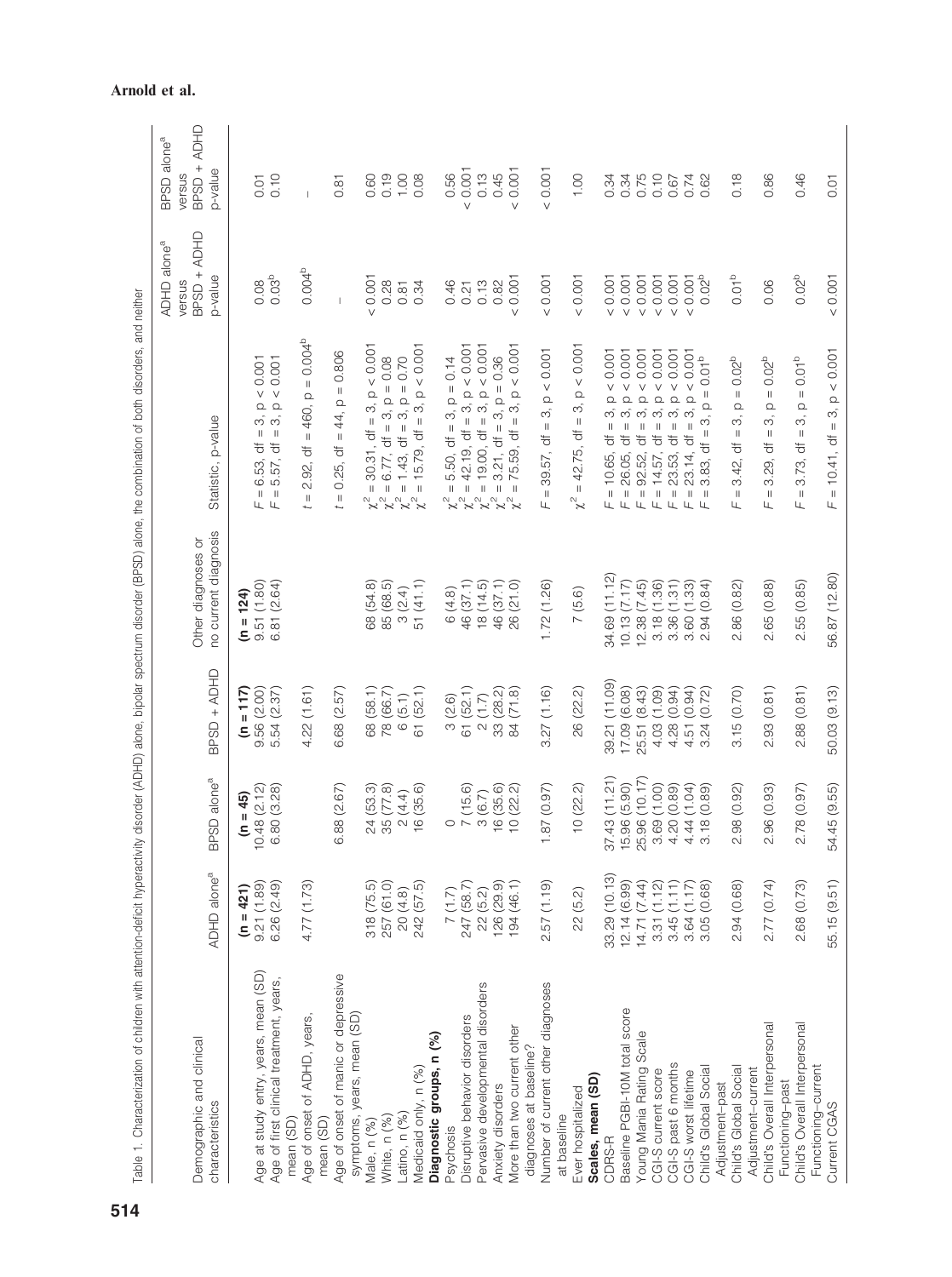| Demographic and clinical<br>characteristics                              | ADHD alone <sup>a</sup>   | BPSD alone <sup>a</sup>   | BPSD + ADHD                | no current diagnosis<br>Other diagnoses or | Statistic, p-value                                          | BPSD + ADHD<br>o-value<br>versus | BPSD + ADHD<br>p-value<br>versus |
|--------------------------------------------------------------------------|---------------------------|---------------------------|----------------------------|--------------------------------------------|-------------------------------------------------------------|----------------------------------|----------------------------------|
| CASI-4R ratings by parent, mean (SD)<br><b>ADHD</b> Inattentive subscale | $(n = 412)$<br>2.08(0.63) | 1.59 (0.80)<br>$(n = 45)$ | 2.39 (0.53)<br>$(n = 117)$ | .46(0.85)<br>$(n = 119)$                   | $F = 45.56$ , df = 3, p < 0.001                             | 0.001                            | 0.001                            |
| ADHD Hyperactive subscale                                                | 0.92(0.68)                | 1.40(0.71)                | 2.17 (0.67)                | .13(0.73)                                  | $F = 57.55$ , df = 3, p < 0.001                             | 0.001                            | < 0.001                          |
| ADHD Combined 18-item subscale                                           | 2.00 (0.56)               | 1.49 (0.68)               | 2.28(0.51)                 | 1.30(0.72)                                 | $F = 68.23$ , df = 3, p < 0.00                              | 0.001                            | < 0.001                          |
| <b>ODD</b> subscale                                                      | 1.83 (0.76)               | 1.98(0.71)                | 2.23(0.63)                 | 1.91(0.82)                                 | $F = 8.70$ , df = 3, p < 0.001                              | 0.001                            | 0.06                             |
| Conduct disorder subscale                                                | 0.33(0.30)                | 0.38(0.32)                | 0.56(0.41)                 | 0.28(0.33)                                 | $F = 17.77$ , df = 3, p < 0.00                              | 0.001                            | 0.002                            |
| Mania subscale                                                           | 0.91 (0.64)               | 1.27(0.61)                | .41(0.64)                  | 0.66(0.53)                                 | $F = 34.01$ , df = 3, p < 0.001                             | 0.001                            | 0.20                             |
| CASI-R by teacher, mean (SD)                                             | $(n = 291)$               | $(n = 27)$                | $(n = 73)$                 | $(n = 75)$                                 |                                                             |                                  |                                  |
| ADHD Inattentive subscale                                                | .68 (0.80)                | 0.92(0.64)                | .71(0.88)                  | 1.13(0.81)                                 | $F = 15.51$ , df = 3, p < 0.001                             |                                  | 0.001                            |
| ADHD Hyperactive-impulsive subscale                                      | .23(0.89)                 | 0.54(0.66)                | 1.15 (0.88)                | 0.57 (0.64)                                | $F = 15.94$ , df = 3, p < 0.001                             | 0.44                             | 0.002                            |
| ADHD Combined 18-item subscale                                           | .46(0.74)                 | 0.73(0.57)                | 1.43(0.80)                 | 0.85(0.64)                                 | $F = 20.15$ , df = 3, p < 0.001                             | 0.77                             | 0.001                            |
| <b>ODD</b> subscale                                                      | 1.03(0.88)                | 0.77(0.70)                | (0.97)                     | 0.65(0.73)                                 | 3, $p = 0.003$<br>$F = 4.73$ , df =                         | 0.71                             | 0.13                             |
| Conduct disorder subscale                                                | 0.31(0.43)                | 0.21(0.37)                | 0.39(0.50)                 | 0.17(0.25)                                 | 0.007 <sup>b</sup><br>$-3, p = 0$<br>$= 4.09$ , df $=$<br>Щ | 0.16                             | 0.06                             |
| Vlania subscale                                                          | 0.95(0.68)                | 0.60(0.60)                | 0.99(0.72)                 | 0.56 (0.58)                                | 3, p < 0.001<br>$\frac{1}{10}$<br>$= 8.92,$                 | 0.63                             | 0.01                             |

# Version; ODD = oppositional defiant disorder; SD = standard deviation.<br><sup>a</sup>ADHD alone means without BPSD, not necessarily with no other comorbidity (e.g., anxiety or ODD); BPSD alone means without ADHD, not necessarily with aADHD alone means without BPSD, not necessarily with no other comorbidity (e.g., anxiety or ODD); BPSD alone means without ADHD, not necessarily with no other comorbidity. bIndicates not significant after Holms stepdown Bonferroni correction for multiple exploratory tests. Version; ODD = oppositional defiant disorder; SD = standard deviation.

Table 1. (Continued) Table 1. (Continued)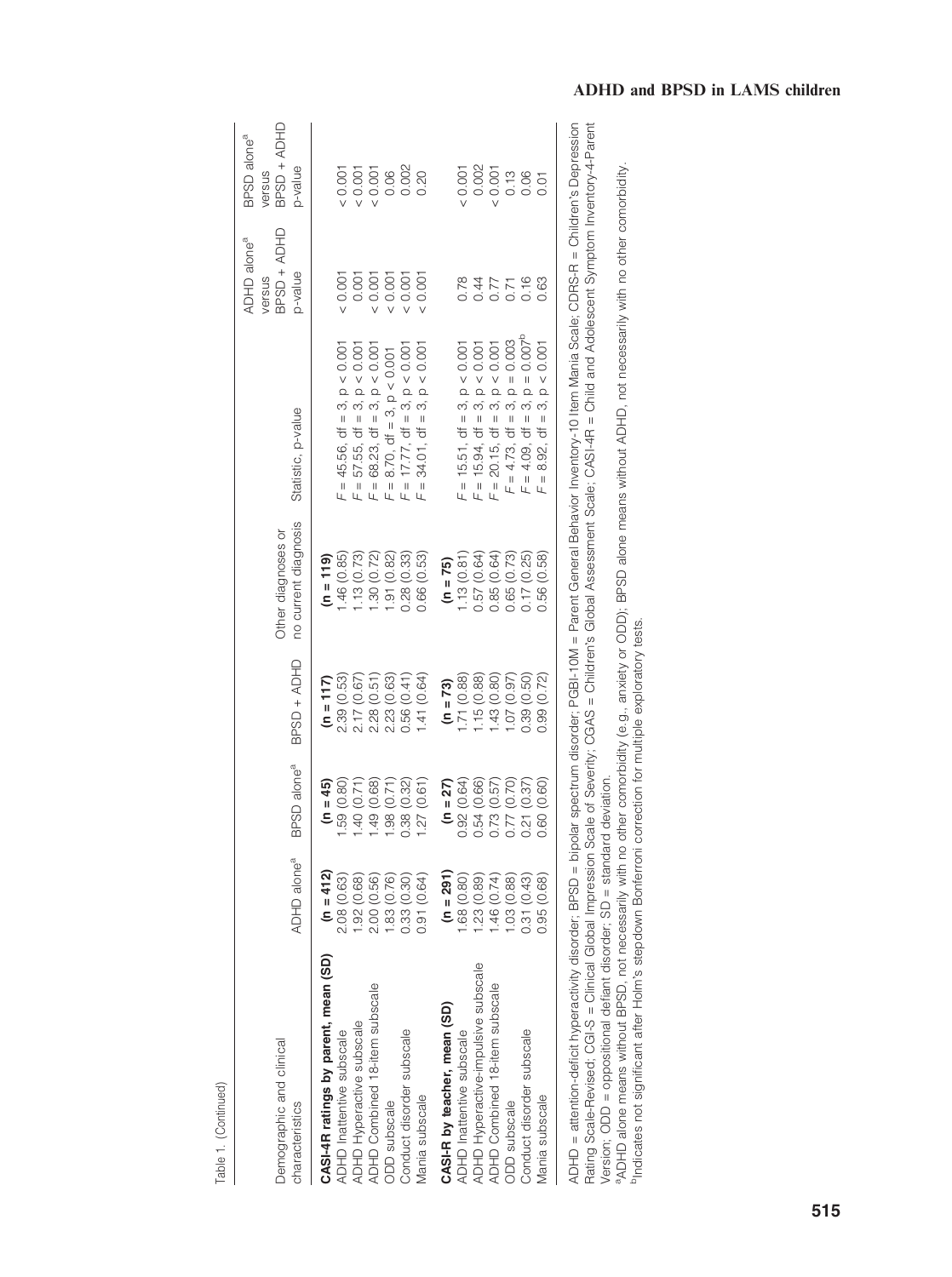| $\begin{array}{c} 2 \\ 2 \\ 0 \end{array}$<br>73<br>Difficulty paying attention to tasks<br>Does not pay attention to details<br><b>ADHD</b> items | (%)<br>alonea<br>BPSD<br>alone <sup>a</sup> (%) | BPSD + ADHD<br>(96) | Other diagnoses<br>diagnosis (%)<br>or no current | p-value<br>Omnibus statistic,                                                                                                                                                                                                      | alone <sup>a</sup> versus<br>BPSD + ADHD<br>p-value <sup>b</sup><br>ADHD             | alone <sup>a</sup> versus<br>BPSD + ADHD<br>p-value <sup>b</sup><br>BPSD               |
|----------------------------------------------------------------------------------------------------------------------------------------------------|-------------------------------------------------|---------------------|---------------------------------------------------|------------------------------------------------------------------------------------------------------------------------------------------------------------------------------------------------------------------------------------|--------------------------------------------------------------------------------------|----------------------------------------------------------------------------------------|
|                                                                                                                                                    |                                                 |                     |                                                   |                                                                                                                                                                                                                                    |                                                                                      |                                                                                        |
|                                                                                                                                                    | $\overline{6}$                                  |                     | 39                                                | 0.001<br>$\Omega$<br>$\hat{\infty}$<br>$79.55, df =$<br>$\mathsf{H}% _{0}\left( \mathcal{N}\right)$                                                                                                                                |                                                                                      | $\overline{O}$<br>ö<br>$\vee$                                                          |
|                                                                                                                                                    |                                                 |                     |                                                   | < 0.001<br>$\hbox{ }^{\circ}$<br>$\infty$<br>$\ensuremath{\mathsf{II}}$<br>$\overline{a}$<br>125.72,<br>$\mathbf{H}$                                                                                                               |                                                                                      | $\vee$                                                                                 |
| Does not listen when spoken to directly                                                                                                            |                                                 |                     |                                                   | $\vee$<br>$\ensuremath{\mathsf{II}}$<br>$\overline{\sigma}$<br>55.63,<br>$\mathbf{H}$                                                                                                                                              | $\vee$                                                                               |                                                                                        |
| Difficulty following through on instructions                                                                                                       | 79809                                           | 22232               | 44844                                             | $0.001$<br>$0.001$<br>$\overline{\vee}$<br>$\begin{array}{ccccccccc}\n\Omega & \Omega & \Omega & \Omega & \Omega\n\end{array}$<br>က်က်က်က<br>$\,$ H<br>$\overleftarrow{\sigma}$<br>47.42,<br>$\parallel$<br>22222222               | $\begin{array}{c} 0.00000 \\ 0.00000 \\ 0.00000 \\ 0.00000 \\ \end{array}$<br>$\vee$ | $\begin{array}{c} 0.001 \\ 0.001 \\ 0.0001 \\ 0.0001 \\ 0.0001 \end{array}$<br>V V V V |
| Difficulty organizing work and activities                                                                                                          |                                                 |                     |                                                   | $\frac{10001}{20001}$<br>$\mathbf{H}=\mathbf{H}$<br>$\frac{4}{5}$<br>64.23,<br>$\parallel$ H $\parallel$                                                                                                                           | $\vee$                                                                               |                                                                                        |
| 22<br>Avoids doing tasks that require a lot<br>of meant effort                                                                                     |                                                 |                     |                                                   |                                                                                                                                                                                                                                    |                                                                                      |                                                                                        |
| Loses things necessary for activities                                                                                                              | Q                                               |                     | $\pm$                                             | $\, \parallel$<br>$\overline{\sigma}$<br>$\mathbf{H}$                                                                                                                                                                              |                                                                                      | $\vee$                                                                                 |
| is easily distracted by other things                                                                                                               |                                                 |                     |                                                   | $\Omega$ $\Omega$<br>$\, \parallel$<br>$\overleftarrow{\mathrm{o}}$<br>$\mathbf{H}$                                                                                                                                                |                                                                                      | $\vee$                                                                                 |
| 58887<br>Is forgetful in daily activities                                                                                                          |                                                 |                     |                                                   | $0.001$<br>$0.001$<br>$0.001$<br>$0.001$<br>$\hskip 10pt \Omega$<br>ຕ໌ຕ໌ຕ໌<br>$\sf II$<br>$\overleftarrow{\mathrm{o}}$<br>$32.16$ , c<br>$91.49$ , c<br>$42.57$ , c<br>$85.57$ , c                                                 |                                                                                      |                                                                                        |
| Fidgets with hands, squirms in seat                                                                                                                |                                                 |                     |                                                   | 0.001<br>$\overline{\vee}$<br>$\Omega$<br>$\omega$<br>$dt =$                                                                                                                                                                       |                                                                                      | V V V                                                                                  |
| Has difficulty remaining seated                                                                                                                    |                                                 |                     |                                                   | < 0.001<br>$\hskip 1.9cm \Omega$<br>က်<br>$\mathbf{H}$<br>$\frac{1}{2}$                                                                                                                                                            |                                                                                      |                                                                                        |
| 236<br>Runs about and climbs on things                                                                                                             |                                                 |                     |                                                   | $\lor$<br>$\ensuremath{\mathsf{II}}$<br>$\overleftrightarrow{\sigma}$<br>$\begin{array}{cccccccccccccc} \text{II} & \text{II} & \text{II} & \text{II} & \text{II} & \text{II} & \text{II} & \text{II} \end{array}$                 |                                                                                      |                                                                                        |
| Seems restless or jittery                                                                                                                          |                                                 |                     |                                                   | $\vee$<br>$\,$ II<br>$\overleftarrow{\sigma}$                                                                                                                                                                                      |                                                                                      |                                                                                        |
| 55<br>67<br>Has difficulty playing or doing things quietly                                                                                         |                                                 | $2878282828282825$  | 5 8 8 8 8 8 9 8 8 8 9 8 9 8                       | $\vee$<br>a a a a a a a<br>က်က်က်က်က်က်က်<br>$\,$ II<br>$\overleftarrow{\mathrm{o}}$<br>$\begin{array}{c} 110.21, \\ 11.75, \\ 72.45, \\ 76.626, \\ 49.335, \\ 69.35, \\ 46.35, \\ \end{array}$<br>ง หนึ่ง หนึ่ง หนึ่ง หนึ่ง หนึ่ง |                                                                                      | V V V                                                                                  |
| Is on the go or acts as if driven by a motor                                                                                                       |                                                 |                     |                                                   | $\mathbf{H} = \mathbf{H}$<br>おせせ<br>$\parallel$                                                                                                                                                                                    |                                                                                      |                                                                                        |
| 66<br>Talks excessively                                                                                                                            |                                                 |                     |                                                   | $\mathbb{H}$                                                                                                                                                                                                                       |                                                                                      |                                                                                        |
| 56<br>Blurts out answers before question completed                                                                                                 |                                                 |                     |                                                   | $\blacksquare$<br>$\blacksquare$                                                                                                                                                                                                   |                                                                                      |                                                                                        |
| 507<br>Has difficulty waiting turn in group activities                                                                                             |                                                 |                     |                                                   | V V V V V<br>$\mathbf{H}$<br>$\frac{1}{6}$<br>57.87,<br>65.68,<br>42.90,<br>$  $ $  $                                                                                                                                              |                                                                                      | $\vee$                                                                                 |
| Interrupts or butts in to other peoples'                                                                                                           |                                                 |                     |                                                   | $\overline{\phantom{0}}$                                                                                                                                                                                                           |                                                                                      |                                                                                        |
| activities                                                                                                                                         |                                                 |                     |                                                   |                                                                                                                                                                                                                                    |                                                                                      |                                                                                        |
| Mania items                                                                                                                                        |                                                 |                     |                                                   |                                                                                                                                                                                                                                    |                                                                                      |                                                                                        |
| $\frac{1}{2}$<br>More cheerful than usual                                                                                                          |                                                 |                     |                                                   | 5001<br>も<br>23,<br>$\frac{9}{28}$<br>$\mathsf{II}$                                                                                                                                                                                |                                                                                      |                                                                                        |
| $\frac{1}{2}$<br>More irritable or explosive than usual                                                                                            |                                                 |                     |                                                   | V V<br>$   \cdot   $<br>おす<br>47,<br>$\mathbf{II}$                                                                                                                                                                                 | V                                                                                    |                                                                                        |
| Becomes more active or busy than usual                                                                                                             |                                                 |                     |                                                   | $\vee$<br>$\blacksquare$<br>$\parallel$ H                                                                                                                                                                                          | $\vee$                                                                               |                                                                                        |
| $\frac{1}{10}$<br>Needs far less sleep than usual                                                                                                  | 2006277                                         | 252338887           | 5221575503                                        | V V V V<br>aaaaaaaa<br>က်က်က်က်က်က်က်က်က<br>$\mathbf{H}$<br>おもも<br>$\mathbf{H}$<br>៓៹៓៹៓៹៓៹៓៹៓៹៓៹៓៹៓៹៓៹៓៹                                                                                                                          | $\vee$                                                                               | 8<br>8 8 9 8 9 8 9 8 8 7<br>8 9 9 8 9 8 9 8 9 8 9 7                                    |
| Is much more talkative than usual                                                                                                                  |                                                 |                     |                                                   |                                                                                                                                                                                                                                    |                                                                                      |                                                                                        |
| 34<br>is far more distractible than usual                                                                                                          |                                                 |                     |                                                   | $   \cdot   $<br>$   \cdot   $                                                                                                                                                                                                     | V V                                                                                  |                                                                                        |
| 27<br>Does far more reckless or silly things                                                                                                       |                                                 |                     |                                                   | $\overline{\phantom{0}}$<br>ㅎ<br>43.96,<br>$\blacksquare$                                                                                                                                                                          | $\vee$                                                                               |                                                                                        |
| 33<br>Switches rapidly from one topic to another                                                                                                   |                                                 |                     |                                                   | V V<br>$\overline{\sigma}$<br>44,<br>44.2<br>$\mathbf{H}=\mathbf{H}$                                                                                                                                                               | $\vee$                                                                               |                                                                                        |
| $\overline{C}$<br>Believes they have special abilities that                                                                                        |                                                 |                     |                                                   | $   \cdot   $<br>ㅎ<br>$\mathcal{S}$                                                                                                                                                                                                |                                                                                      |                                                                                        |
| are unrealistic                                                                                                                                    |                                                 |                     |                                                   |                                                                                                                                                                                                                                    |                                                                                      |                                                                                        |

516

<sup>c</sup>Indicates not significant after Holm's stepdown Bonferroni correction for multiple tests within domain. <sup>b</sup>Fisher's exact test.<br><sup>c</sup>Indicates not significant after Holm's stepdown Bonferroni correction for multiple tests within domain.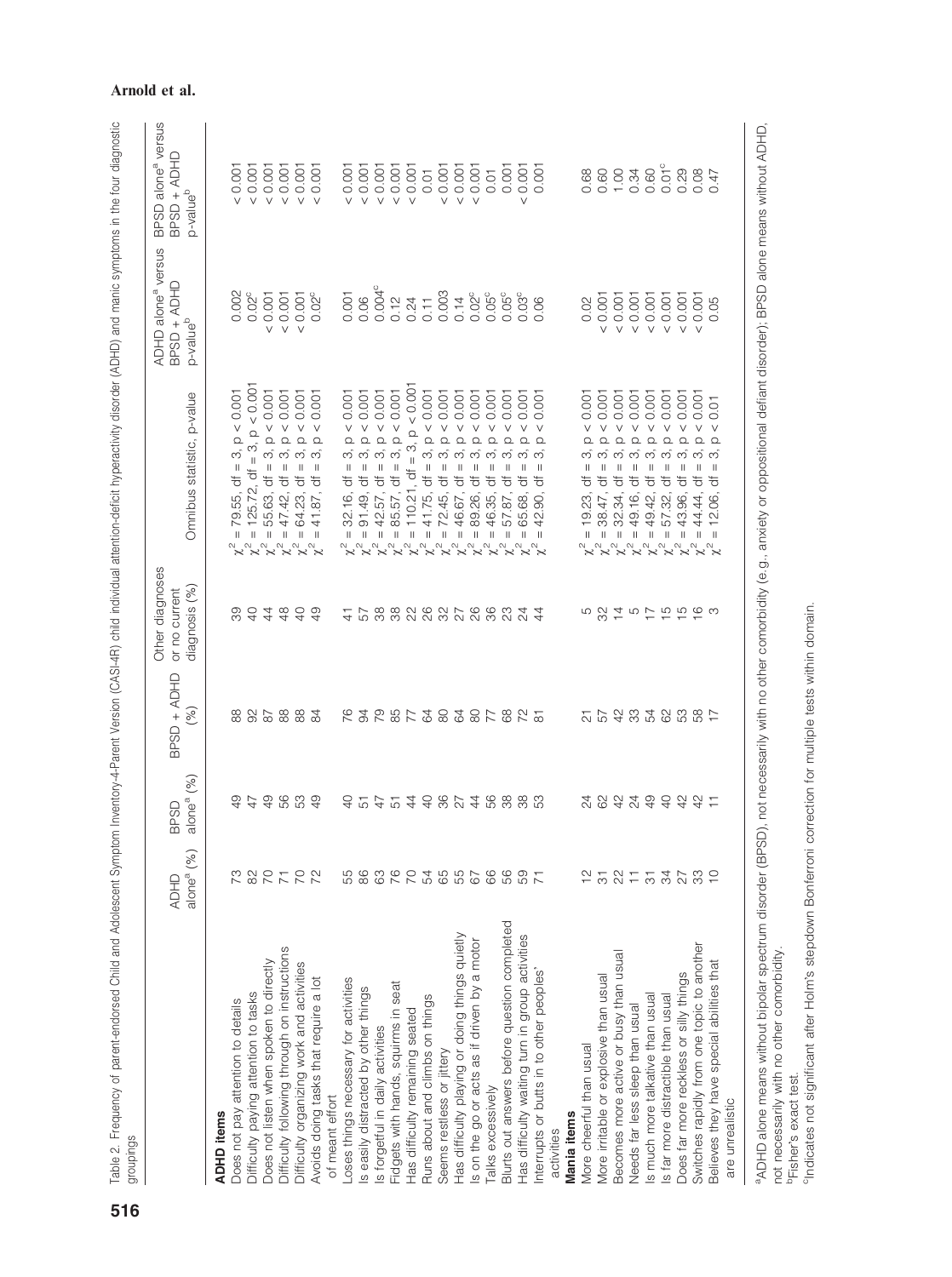parent-rated CASI (defined as a rating of 2 or 3 on the 0–3 scale). For the ADHD items, there was a near-perfect decreasing pattern, with comorbid children the highest, followed by ADHD alone, then BPSD alone, with the neither-diagnosis group the lowest.

Hypothesis 3. Global functioning is more impaired in BPSD + ADHD patients than in those with either diagnosis alone

As shown in Table 1, findings were in the predicted direction: CGAS scores were significantly worse for the comorbid group (50.0) than for either the ADHD-alone (55.2) ( $p < 0.001$ ) or the BPSDalone (54.5) ( $p \le 0.01$ ) group. Both were medium effect sizes (Cohen's  $d \sim 0.5$ ). Thus, this hypothesis was supported, although secondary measures of global severity in Table 1 (CGI-S, Child's Global Social Adjustment, Child's Current Overall Interpersonal Functioning) are significant only for comorbid BPSD + ADHD versus ADHD alone; with the comparable tendency for comorbid versus BPSD alone not reaching statistical significance.

Hypothesis 4: Children with ADHD + BPSD will have higher rates of other diagnoses than children with ADHD alone or BPSD alone

As shown in Table 1, the number of additional diagnoses for the ADHD  $+$  BPSD group was 3.27, greater than for BPSD alone  $(1.87, p \le 0.001)$  or ADHD alone (2.57,  $p \le 0.001$ ). Thus this hypothesis was upheld.

# Covariate analyses

To examine the robustness of the results, ANOVAs were repeated using four variables as covariates: the presence ⁄ absence of comorbid disruptive behavior disorders, age, sex, and Medicaid status (as a proxy for socioeconomic status) at baseline. Adjusting for these covariates did not change the significance of the main effects for diagnostic groups described earlier, except for teacher-reported ODD and CD symptoms (which obviously would be strongly related to the presence or absence of a comorbid DBD diagnosis). Details of which covariates showed significant associations with each dependent variable are available upon request.

# **Discussion**

This clinical sample of 707 outpatients was enriched with children whose parents scored them  $\geq 12$  on the PGBI-10M (selecting for those with elevated symptoms of mania) at their first clinic visit. The majority ( $n = 589, 76.2\%$ ) had ADHD and a substantial proportion  $(n = 162, 22.9%)$ had BPSD (diagnosed with a requirement for episodes), with comorbid overlap of 16.5%  $(n = 117)$ , slightly less than would be expected from multiplying the prevalence of the two disorders in this sample (17.5%,  $n \sim 124$ ). The failure to find greater comorbidity is relevant to a current controversy about the relationship of the two disorders. Some (15, 38), but not all (12, 39) literature claims greater than chance development of BPSD in the presence of ADHD. The difference of our findings from those of some other authors may be partially accounted for by definitions of BPSD and our careful diagnostic sorting of symptoms as described in the Materials and Methods section. One might expect that the high proportion of shared symptoms would result in greater than chance overlap (40). Indeed, if one automatically counts such symptoms as hyperactivity and impaired attention towards both disorders without noting association with mood episodes, and especially if one does not require episodicity for BPSD, it may artificially inflate the comorbidity rate. The differences in the way those symptoms are inquired, as illustrated in Table 2, can make a critical difference in assignment to diagnosis. On the other hand, the reconciliation of these divergent findings may rest in the difference between a clinical sample and population rates (41). It seems that the increased risk of bipolar disorder reported in ADHD clinical samples, 10-fold or greater than the population base rate, may actually be the risk of being in a child mental health clinic population rather than being specific to ADHD.

Of the four hypotheses, two were supported (Hypothesis 3: function more impaired in the comorbid group by CGAS ratings; Hypothesis 4: number of other comorbid diagnoses greater in the comorbid ADHD + BPSD group). One (Hypothesis 2: more severe symptoms in the comorbid group) was partially supported, and one (Hypothesis 1: earlier age of onset in the comorbid group) clearly failed.

However, concerning Hypothesis 4, the increment of additional diagnoses appeared greater for adding ADHD to BPSD than the reverse. Children with ADHD alone, compared to those with BPSD alone, had more than twice the rate of two or more other diagnoses (46% versus 22%, both significantly less than the comorbid group, 71%). It appears that at this age, ADHD carries more comorbidity than BPSD. On the other hand, the need for hospitalization is carried by BPSD (22% versus 5%), and addition of ADHD does not increase the rate of hospitalization.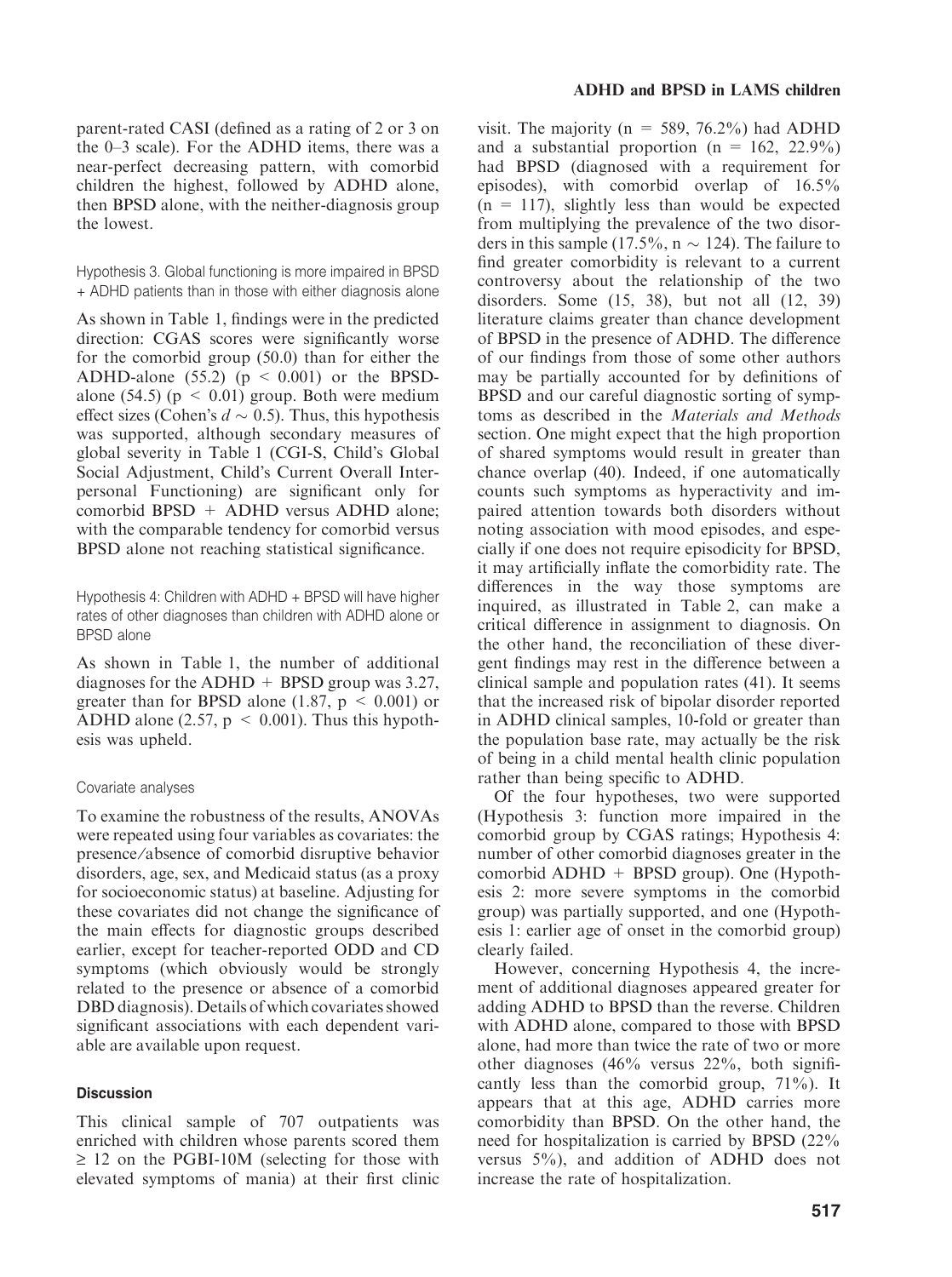The failure to find earlier onset of BPSD in the comorbid group is at odds with other reports (2, 4, 16, 17). We are at a loss to explain this difference. It may have resulted from the method of ascertainment; the others started with children with diagnosed BPSD, whereas we started with an undiagnosed sample with elevated symptoms of mania (and a few without such elevation). Another difference might be the age of the sample. For example, Masi et al. (2) reported age 8 onset of BPSD for the comorbid group and age 11 onset for the BPSD-alone group. Because our sample was age 6–12, we may have sampled too young to capture most of those for whom comorbidity would make a difference in onset age. This possibility is partially supported by the fact that those with BPSD without ADHD averaged a year older  $(p = 0.01)$  than the other diagnostic groupings at their first visit to the LAMS site clinic (an inclusion criterion was that this was the first visit to the respective clinic). Further, the BPSD  $+$  ADHD group first came to clinical attention at any clinic 1.3 years younger than the BPSD-alone group. Thus it appears that concurrent ADHD may bring the comorbid group to clinical attention a year or so sooner even if the age of onset is not different. This would be consistent with impairment being more severe in the comorbid group, which may precipitate clinical attention at a younger age. However, the age difference for first clinical presentation anywhere failed to reach significance by a conservative statistical test that allowed for unequal group variances ( $p = 0.1$ ), so it must be interpreted with caution.

The difference between parent and teacher ratings deserves some comment. Parents in general reported worse ADHD symptoms in the comorbid group than in any other group and worse BPSD symptoms in the comorbid group than in ADHD alone. Teachers reported worse ADHD symptoms in the comorbid group than in the BPSD-alone group but not worse than in the ADHD-alone group. They reported the same pattern for BPSD symptoms: worse in the comorbid group than the BPSD-alone group but not worse than for ADHD alone. The parental findings seem intuitive in that (i) manic symptoms were linked to BPSD either alone or with ADHD, and (ii) severity of ADHD symptoms, which might also reflect BPSD symptoms, was exacerbated by comorbidity with BPSD. Unfortunately, we have no way of knowing whether parents (and teachers) reported the mood symptoms when the child was manic, hypomanic, depressed, or euthymic. Teachers rated ADHD symptoms more severe in comorbidity than in BPSD alone; this is compatible with the parent report and common sense. However, teachers did not rate ADHD symptoms more severe in the comorbid group than in the ADHD-alone group as parents did. Even more notable, teachers reported manic symptoms as more severe in the comorbid children than in the BPSD-alone group but not more severe than in the ADHD-alone group.

This difference between parent and teacher ratings is an unexpected finding. To make sure the difference between parent and teacher ratings of manic symptoms was not a function of biased missing data (the n for teacher data was 466 compared to 692 for parent data), we repeated the parent-rated manic symptom analysis using parent ratings only from the subgroup that also had teacher ratings. The results showed essentially the same pattern as the whole sample. If this difference is replicated, it may reflect the following explanations, in order of probability. (i) Teachers tend to be better educated about, and more sensitized to, ADHD symptoms than bipolar symptoms, and might conflate ADHD symptoms with bipolar symptoms (42). In fact, Youngstrom et al. (42) and Kahana et al. (43) reported that teacher ratings for children with ADHD and BPSD look similar. Learning about ADHD is now a standard part of teacher training and it would be rare for BPSD to receive the same attention, so this possibility seems strong. (ii) There are undoubtedly different priorities for behavior in school than at home; this also seems an established fact. (iii) There are often actual differences in home and school behavior (24, 44–46). (iv) Somewhat less likely, informant perception may be colored by prior experience (i.e., the parent having a longer history with the child, including better opportunity to note mood episodes). (v) Although the type of school setting could make a difference, with special education teachers having a higher behavioral threshold for significant ratings, this is unlikely to explain the parent–teacher difference.

Generally, for ADHD symptoms teacher observations are considered more valid and sensitive to treatment effects because they have more experience with *norms* (other children), actually have age peers available for real-time comparison, see the child in task-demand situations that tend to bring out ADHD symptoms, and are usually more emotionally neutral and objective. These advantages may not apply to observation of mood states, in which parents, who see the child more hours per week and have a longer historical exposure to the child's usual state, may have an observational advantage (42). This issue warrants further study.

The fine-grained examination of individual ADHD and manic symptoms in Table 2 revealed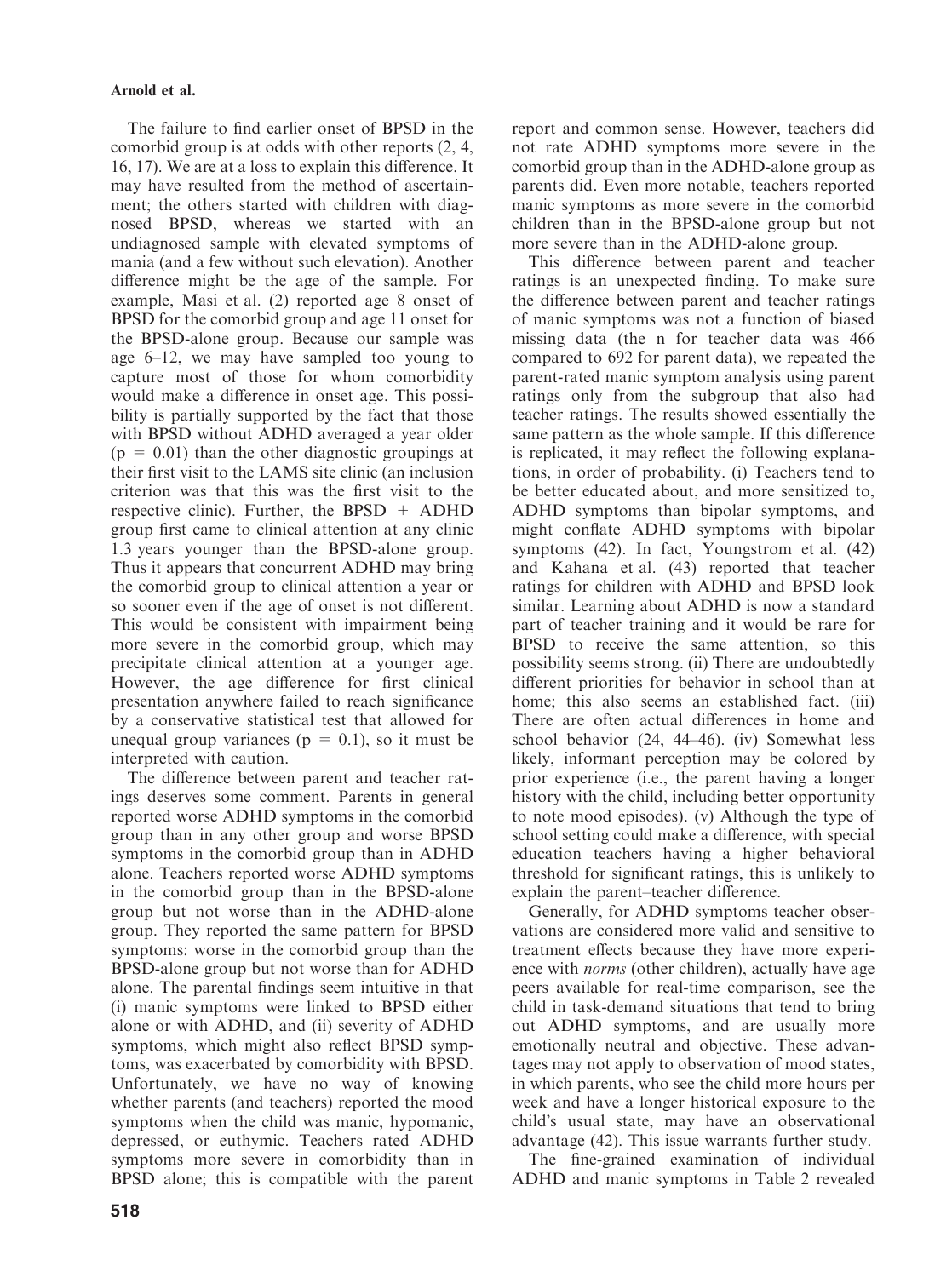some interesting comparisons that appear to depend on how a question is framed; these have clinical diagnostic implications. When distractibility is asked about as a trait (Is easily distracted), ADHD either alone (86%) or with BPSD (94%) showed almost twice the prevalence found in BPSD alone (51%). But when asked about as a state (Is far more distractible than usual), the prevalence drops to 33.5% in ADHD alone, less than in BPSD alone (40%) and about half the rate in the comorbid group  $(62\%)$ . It is curious that even though the trait of distractibility is already high in ADHD, an increase in distractibility is noted substantially more often with the two disorders combined than with BPSD alone. A similar phenomenon can be noted for talks excessively versus much more talkative than usual and for fidgets/squirms, difficulty remaining seated, runs/ climbs, and on the go/driven by a motor versus more active ⁄ busier than normal. These contrasts suggest that the extensive symptom overlap between ADHD and BPSD need not constitute a serious impediment to diagnostic distinction if questions are framed carefully (41). The pattern is consistent with the idea that ADHD has a more chronic presentation, whereas mood disorders tend to have a more episodic, fluctuating presentation (7, 10, 11, 47–50). Of course ADHD symptoms, no matter how severe, cannot alone justify a BPSD diagnosis without specific mood symptoms and episodicity. Nevertheless, it seems clear that all ADHD symptoms trend worse in the comorbid condition and some but not all manic symptoms also do. This, of course, is not specific to BPSD: ADHD symptoms get worse with depression, anxiety, or substance abuse, and during family conflicts or environmental stressors.

This difference in question formulation is critical clinically for distinguishing BPSD from ADHD. As explained in the Materials and Methods section, it is important to determine whether a symptom is worse during a mood episode, or possibly even restricted to the mood episode, before counting it towards a mood diagnosis. As defined in DSM-IV, ADHD is a chronic pattern of behavior, whereas BPSD is characterized by *episodes* of mood change (mood elevation or depression, uncharacteristic silliness, racing thoughts, etc.) with *increases* in troublesome activity, inattention, and other symptoms that in more chronic form characterize ADHD.

### Limitations

The data presented here were collected once, at the baseline assessment, so any conclusions about longitudinal course, progression, or causality must be considered speculative. The same sample is being followed longitudinally with periodic assessments that will allow a careful examination of progression and course. The sample was enriched for symptoms of mania and thus is not representative of the whole child mental health clinic population. Rather, it is mainly representative of the subgroup of the child mental health clinic population that presents at first appointment with elevated symptoms of mania. For this reason, the proportions with BPSD and with ADHD (for which most, perhaps all, symptoms are similar to bipolar symptoms) are probably higher than in the general child mental health clinical population. Nevertheless, the actual diagnoses were carefully made by experienced research diagnosticians using information from reliability-trained interviewers, so that the comparisons between diagnoses should be valid. The small number (45) with BPSD without ADHD impaired power for some comparisons, possibly allowing some type 2 errors. The number of comparisons made also invited type 1 error, but we partially corrected for this by using Holm's stepdown Bonferroni correction for the exploratory comparisons (those not testing an a priori hypothesis), with corrected nonsignificance indicated by a superscript 'b' in Table 1 and a superscript 'c' in Table 2. Finally, this sample started at age 6–12, missing the early stages of ADHD and not yet tapping adolescence. Therefore, in addition to the prospective assessments being carried out on this sample, it would be desirable to recruit a sample aged 3–6 at baseline with ADHD and follow them prospectively.

In sum, these analyses of 707 carefully diagnosed children failed to find an excess of overlap between ADHD and BPSD or the expected earlier age of BPSD onset with comorbid ADHD, but did find greater symptom severity, greater functional impairment, and more additional comorbidity in the comorbid  $ADHD + BPSD$  group.

#### Acknowledgements

This study was supported by NIMH awards: Case Western Reserve University: R01 MH073967-06A1; Children's Hospital Medical Center, Cincinnati: R01 MH073816-06A1; The Ohio State University: R01 MH073801-06A1; and University of Pittsburgh: R01 MH073953-06A1.

#### **Disclosures**

LEA receives or has received research support or consulting honoraria from Eli Lily & Co., Shire, Curemark, Neuropharm, Noven, Organon, and AstraZeneca. TWF has received federal funding or research support from, acted as a consultant to, or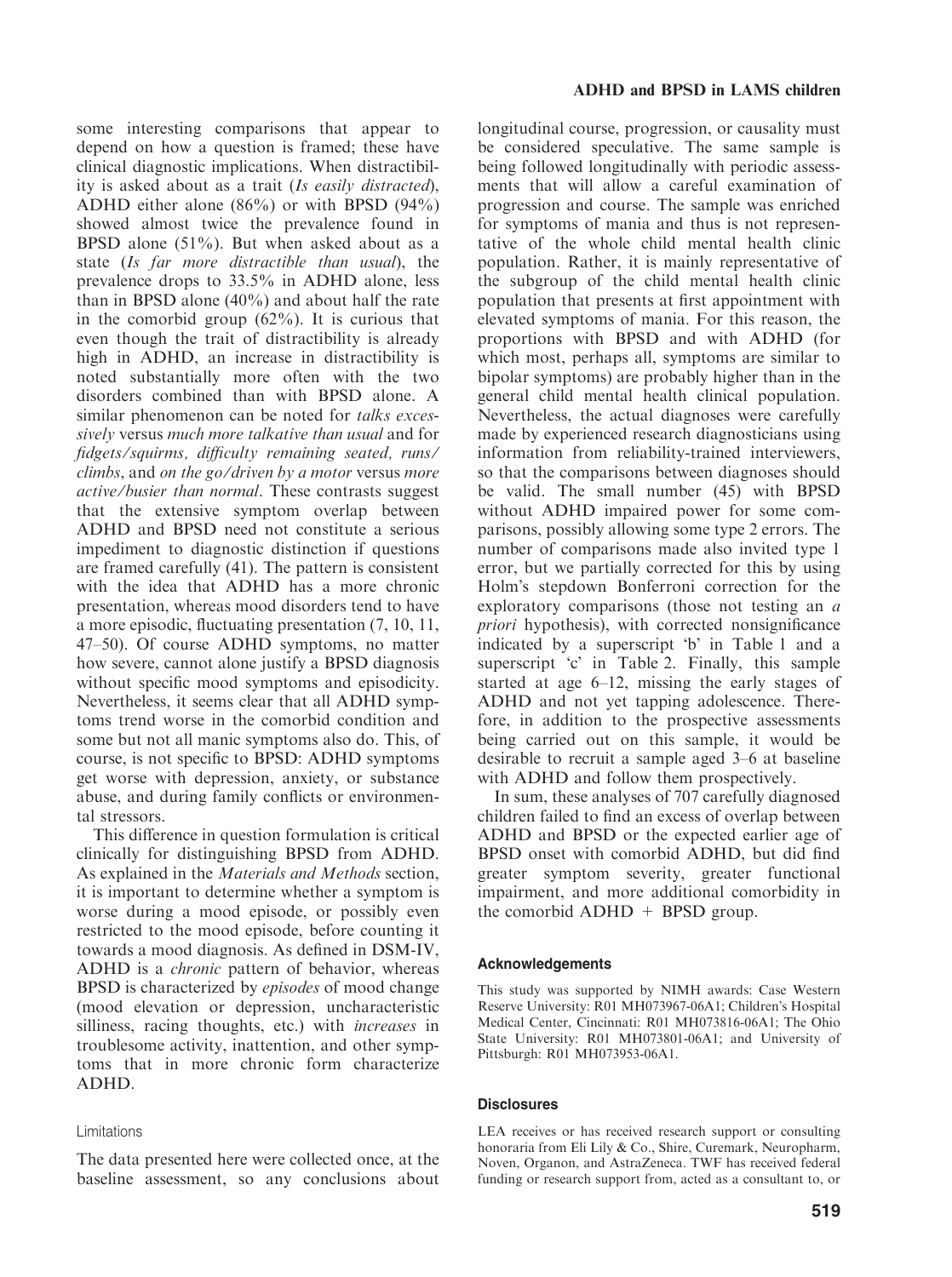received travel support from Shire Development, Inc., Bristol-Myers Squibb, the National Institute of Health, and NARSAD. EAY has received travel support from Bristol-Myers Squibb. RLF receives or has received research support, acted as a consultant to, and ⁄ or served on a speakers bureau for Abbott, Addrenex, AstraZeneca, Biovail, Bristol-Myers Squibb, Forest, GlaxoSmithKline, Johnson & Johnson, KemPharm Lilly, Lundbeck, Neuropharm, Novartis, Noven, Organon, Otsuka, Pfizer, Rhodes Pharmaceuticals, Sanofi-aventis, Schering-Plough, Seaside Therapeutics, Sepracore, Shire, Solvay, Sunovion, Supernus Pharmaceuticals, Validus, and Wyeth. CD, KM, MF, BB, SMH, RK, and DAA have no financial interests to disclose.

#### **References**

- 1. Henin A, Biederman J, Mick E et al. Childhood antecedent disorders to bipolar disorder in adults: a controlled study. J Affect Disord 2007; 99: 51–57.
- 2. Masi G, Perugi G, Toni C et al. Attention-deficit hyperactivity disorder – bipolar comorbidity in children and adolescents. Bipolar Disord 2006; 8: 373–381.
- 3. Birmaher B, Axelson D, Goldstein B et al. Psychiatric disorders in preschool offspring of parents with bipolar disorder: the Pittsburgh Bipolar Offspring Study (BIOS). Am J Psychiatry 2010; 167: 321–330.
- 4. Egeland J, Shaw J, Endicott J et al. Prospective study of prodromal features for bipolarity in well Amish children. J Am Acad Child Adolesc Psychiatry 2003; 42: 786–796.
- 5. Biederman J, Faraone S, Mick E et al. Attention-deficit and hyperactivity disorder and juvenile mania: a overlooked comorbidity? J Am Acad Child Adolesc Psychiatry 1996; 35: 1008.
- 6. Wozniak J, Biederman J, Kiely K et al. Mania-like symptoms suggestive of childhood-onset bipolar disorder in clinically referred children. J Am Acad Child Adolesc Psychiatry 1995; 34: 867–876.
- 7. Geller B, Luby J. Child and adolescent bipolar disorder: a review of the past 10 years. J Am Acad Child Adolesc Psychiatry 1997; 36: 1168–1176.
- 8. Lewinsohn P, Klein D, Seeley J. Bipolar disorders in a community sample of older adolescents: prevalence, phenomenology, comorbidity, and course. J Am Acad Child Adolesc Psychiatry 1995; 34: 454–463.
- 9. Kowatch R, Youngstrom E, Danielyan A, Findling R. Review and meta-analysis of the phenomenology and clinical characteristics of mania in children and adolescents. Bipolar Disord 2005; 7: 483–496.
- 10. Axelson D, Birmaher B, Strober M et al. Phenomenology of children and adolescents with bipolar spectrum disorders. Arch Gen Psychiatry 2006; 63: 1139–1148.
- 11. Leibenluft E, Charney DS, Towbin KE, Bhangoo RK, Pine DS. Defining clinical phenotypes of juvenile mania. Am J Psychiatry 2003; 160: 430–437.
- 12. Molina B, Hinshaw S, Swanson J et al. The MTA at 8 years: prospective follow-up of children treated for combined-type ADHD in a multisite study. J Am Acad Child Adolesc Psychiatry 2009; 48: 484–500.
- 13. Hazell P, Carr V, Lewin T, Sly K. Manic symptoms in young males with ADHD predict functioning but not diagnosis after 6 years. J Am Acad Child Adolesc Psychiatry 2003; 42: 552–560.
- 14. Bagwell C, Molina B, Kashdan T, Pelham W, Hoza B. Anxiety and mood disorders in adolescents with childhood attention-deficit ⁄ hyperactivity disorder. J Emot Behav Dis 2006; 14: 178–187.
- 15. Tillman R, Geller B. Controlled study of switching from attention-deficit ⁄ hyperactivity disorder to a prepubertal and early adolescent bipolar I disorder phenotype during 6-year prospective follow-up: rate, risk, and predictors. Develop Psychopathol 2006; 18: 1037–1053.
- 16. Masi G, Toni C, Perugi G et al. Externalizing disorders in consecutively referred children and adolescents with bipolar disorder. Compr Psychiatry 2003; 44: 184–189.
- 17. Tillman R, Geller B, Bolhofner K, Craney J, Williams M, Zimerman B. Ages of onset and rates of syndromal and subsyndromal comorbid DSM-IV diagnoses in a prepubertal and early adolescent bipolar disorder phenotype. J Am Acad Child Adolesc Psychiatry 2003; 42: 1486–1493.
- 18. Goldstein B, Shamseddeen W, Axelson D et al. Clinical, demographic, and familial correlates of bipolar spectrum disorders among offspring of parents with bipolar disorder. J Am Acad Child Adolesc Psychiatry 2009; 49: 388–396.
- 19. Geller B, Tillman R, Bolhofer K, Zimerman B, Strauss N, Kaufmann P. Controlled, blindly-rated, direct-interview family study of a prepubertal and early-adolescent bipolar I disorder phenotype. Arch Gen Psychiatry 2006; 63: 1130– 1138.
- 20. Youngstrom E, Meyers O, Demeter C et al. Comparing diagnostic checklists for pediatric bipolar disorder in academic and community mental health settings. Bipolar Disord 2005; 7: 507–517.
- 21. Youngstrom E, Frazier T, Demeter C, Calabrese J, Findling R. Developing a 10-item Mania Scale from the parent general behavior inventory for children and adolescents. J Clin Psychiatry 2008; 69: 831–839.
- 22. Horwitz S, Demeter C, Pagano M et al. Longitudinal Assessment of Manic Symptoms (LAMS) Study: background, design, and initial screening results. J Clin Psychiatry 2010; 71: 1511–1517.
- 23. Kaufman J, Birmaher B, Brent D et al. Schedule of Affective Disorders and Schizophrenia for School-Age Children-Present and Lifetime Version (K-SADS-PL): Initial reliability and validity data. J Am Acad Child Adolesc Psychiatry 1997; 36: 980–988.
- 24. Geller B, Warner K, Williams M, Zimerman B. Prepubertal and young adolescent bipolarity versus ADHD: Assessment and validity using the WASH-U-KSADS, CBCL and TRF. J Affect Disord 1998; 51: 93–100.
- 25. Geller B, Zimerman B, Williams M et al. Reliability of the Washington University in St. Louis Kiddie Schedule for Affective Disorders and Schizophrenia (WASH-U-KSADS) mania and rapid cycling sections. J Am Acad Child Adolesc Psychiatry 2001; 40: 450–455.
- 26. Birmaher B, Axelson D, Strober M et al. Clinical course of children and adolescents with bipolar spectrum disorders. Arch Gen Psychiatry 2006; 63: 175–183.
- 27. Overholser JC, Brinkman DC, Lehnert KL, Ricciardi AM. Children's Depression Rating Scale – revised: development of a short form. J Clin Child Psychol 1995; 24: 443–452.
- 28. Poznanski EO, Grossman JA, Buchsbaum Y, Banegas M, Freeman L, Gibbons R. Preliminary studies of the reliability and validity of the Children's Depression Rating Scale. J Am Acad Child Psychiatry 1984; 23: 191–197.
- 29. Young R, Biggs J, Ziegler V, Meyers D. A rating scale for mania: reliability, validity and sensitivity. Br J Psychiatry 1978; 133: 429–435.
- 30. Findling R, Youngstrom E, Fristad M et al. Characteristics of children with elevated symptoms of mania: the Longitudinal Assessment of Manic Symptoms (LAMS) study. J Clin Psychiatry 2010; 71: 1664–1672.